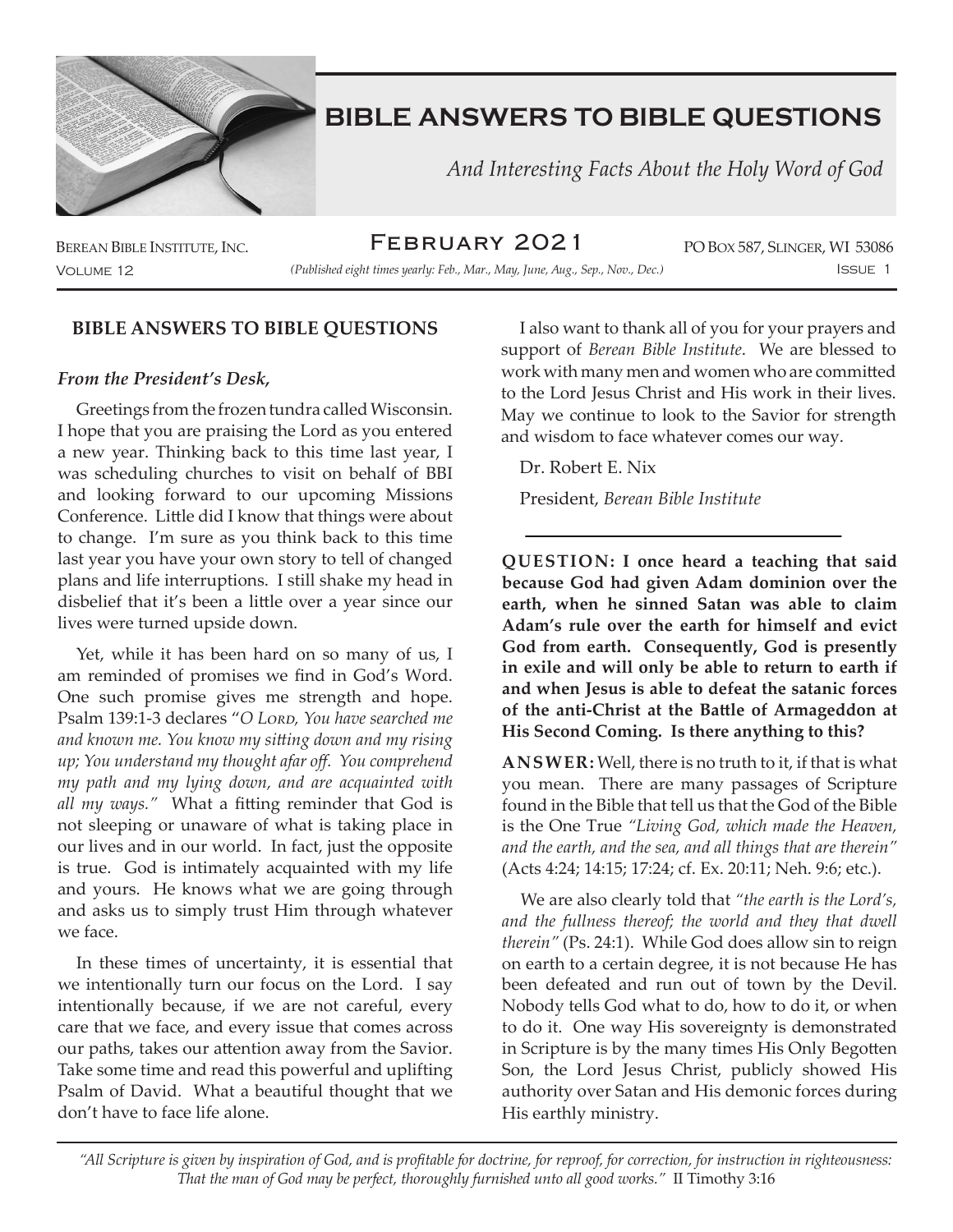

 *And Interesting Facts About the Holy Word of God*

However, the Lord is under a voluntary selfimposed exile that keeps Him from returning to earth until His people, Israel, repent and confess their personal and national crimes against the Messiah, that the religious leaders of Israel had *"taken, and by wicked hands have crucified and slain"* (see Acts 2:22- 23). After His resurrection, Israel's leaders remained unrepentant and hostile towards the Messiah and those who followed Him, as He had foretold would happen through the Prophet Hosea. He went back to His place, Heaven, where He came from (see Joh. 3:13; 6:38; I Cor. 15:47) and vowed to stay there until *"they* [national Israel] *acknowledge their offense and seek My face: in their affliction* [the tribulation] *they will seek me early"* (Hosea 5:15).

This is what Peter was referring to when he said; *"Repent ye therefore, and be converted, that your sins may be blotted out, when the times of refreshing shall come from the presence of the Lord; and He shall send Jesus Christ, which was preached unto you: whom the Heaven must receive unto the times of restitution of all things, which God hath spoken by the mouth of all His holy prophets since the world began"* (Acts 3:19-21). Simply put, Peter told Israel that only when the nation repented of its wickedness of unbelief towards Messiah and rebellion toward the Father would the Lord return and the Kingdom be restored (*refreshed*). When the Lord Jesus Christ Himself sits on David's Throne, He will bring about the *"restitution"* of all the Kingdom blessings spoken by all God's prophets since the time of creation. Notice that God the Father will not send Jesus Christ back for His Second Coming until Israel repents. Until that time, Heaven *"must receive"* Him, that is to say, He must remain in Heaven as He said He would until Israel as a nation at last confesses that Jesus is *"both Lord* [the Son of God] *and Christ*  [the Messiah] (Acts 2:35; see Acts 2:29-36). It is not that He is not able to come back sooner, but that He has given His Word that He will not return to deliver Jacob/Israel out of the nation's time of great trouble that is the Tribulation of the Last Days. But deliver them He will when this proud and arrogant people that He has chosen to be His own finally humble themselves, confessing their personal and national sins in the earnest sorrow of true repentance.

Concerning those days of God's wrath, the Prophet Jeremiah has declared *"Alas! For that day is great, so that none is like it: it is even the time of Jacob's* [Israel's] *trouble; but he shall be saved out of it"* (Jer. 30:7). This so great salvation of the Last Days will take place when, as foretold by the Prophet Zechariah, Israel mourns over the Crucified One, *"whom they have pierced"* (see Zech. 12:10-13:1) and it comes to pass that the Lord will *"destroy all the nations that come against Jerusalem"* (Zech. 12:9) and will set His feet again on the Mount of Olives, the place He ascended into Heaven from (see Acts 1:9-11; with Zech. 14:3-4). Jesus Christ's return to earth, His Second Coming, will bring about *"the times of restitution of all things, which God hath spoken by the mouth of His holy prophets since the world began"* (Acts 3:20-21).

At that time He will reestablish David's throne and bring about the Kingdom of God on earth that He will rule over in righteousness for one thousand years (Jer. 23:5-6; Rev. 20:4-6). After the one thousand years are finished, man will rebel against God one last time and the wicked dead will be cast into the Lake of Fire to suffer everlasting torment (Rev. 20:5- 15) and Jesus Christ will rule eternally over the Eternal Kingdom of God from the Eternal City that is the New Jerusalem (Rev. 21:1-22:21).

**QUESTION: We know from Scripture that there will be a Second Coming of Jesus Christ, but does the Bible tell us anything about when He will return? There are many who claim that prophecy is currently being fulfilled and that the Second Coming must happen soon. Can this be true?**

**ANSWER:** No, this cannot be true. For one thing, the claim that End Times, or Last Days, Prophecy is being fulfilled today is most problematic for those who believe this. What is probably the most prevalent flaw in the "prophecy is being fulfilled today" idea is that the same prophecies from Scripture are said to have been, or are now being fulfilled, year after year after year after year, and so on. And quite often these kind of claims are made by the same Bible teachers, researchers, scholars, etc., who seem to have completely forgotten what they have said in the past about specific Bible prophecies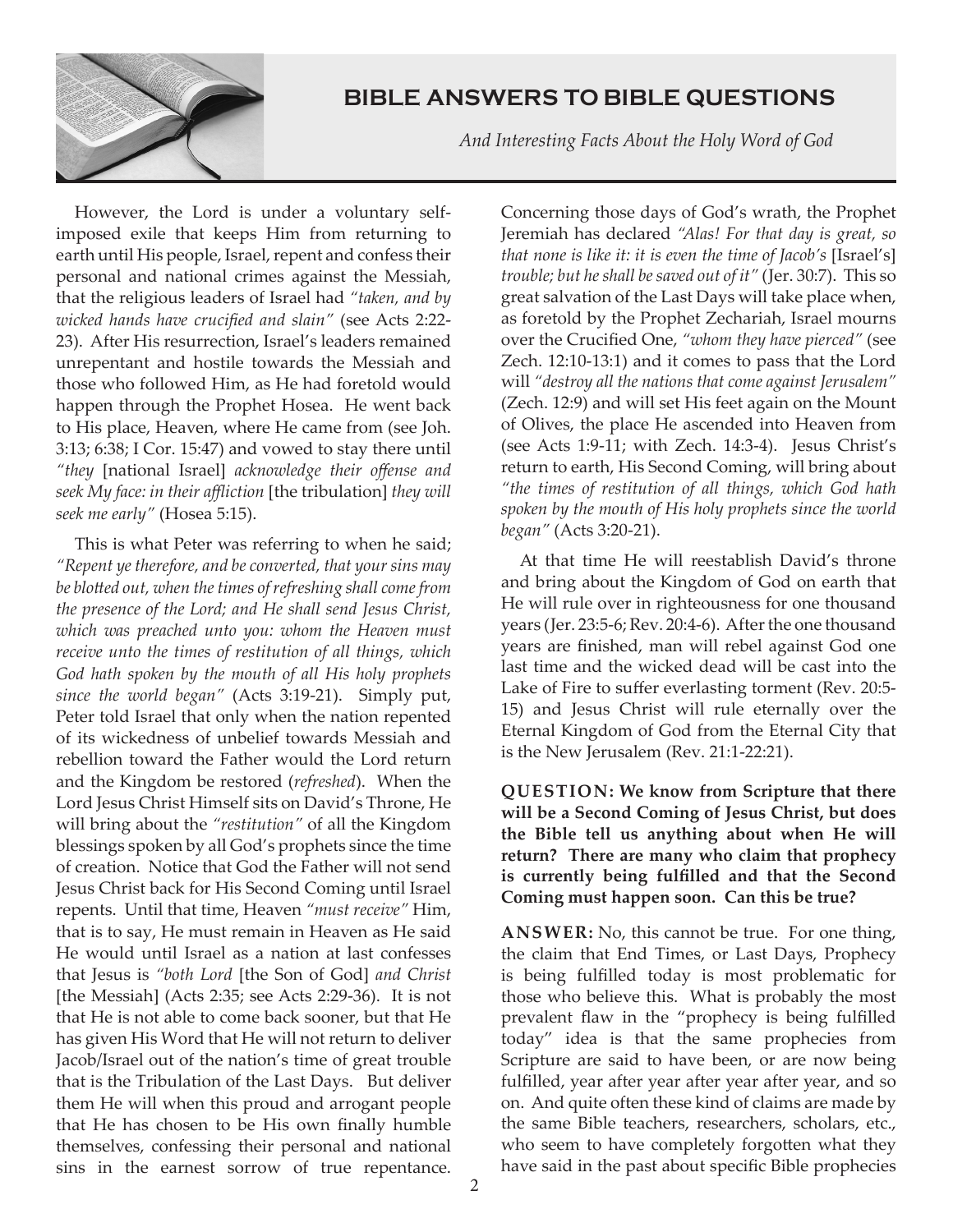

 *And Interesting Facts About the Holy Word of God*

in the past years. I know of more than a few popular Bible teachers who focus on Bible prophecies that they say are "currently" being fulfilled. They continually point to the latest news reports that tell of any kind of disaster such as famine, war, social upheaval, riots, political turmoil, wild fires, earthquakes, floods, or anything else that they can find a Bible verse that they can point to that seems to support their claims that the Last Days are most certainly upon us. This erroneous approach to Bible study has been going on for well over one hundred years now and doesn't show any signs of slowing down. While they are wrong in their understanding of End Times Prophecy, I do believe that most of these preachers and teachers are sincere. Their problem is that they are sincerely wrong because they have failed to rightly divide the Bible in their study of the Word of God. In other words, it is the failure to study the whole Bible dispensationally. In so doing, they cannot help but to mix Prophecy, the foretelling of the Last Days by God's Prophets, and Mystery, the never before revealed message of Grace that the Lord God kept hidden in Himself until He exclusively and personally made it known to and through Paul, *"the Apostle of the Gentiles"* (see Rom. 11:13; Eph. 3:1-9).

While these Bible teachers are dispensationalists, they make their mistake in thinking that the Church began in Acts chapter two and that Peter and his associate apostles preached the same Gospel message that the Apostle Paul did. This is a serious error because they did not preach the same message at all. Yes, they both preached Jesus Christ as the One and Only Savior, but Peter and the other eleven apostles preached Christ in the context of the Gospel of the Kingdom of God, a message *"which God hath spoken by the mouth of all His holy apostles since the world began"* (Acts 3:21). In contrast, Paul preached Jesus Christ in the context of the Gospel of the Grace of God, *"according to the revelation of the Mystery, which was kept secret since the world began"* (Rom. 16:25). Can these two statements both be true? Yes, they can and in fact, as they are recorded as revealed truth in Scripture, we know that they are both true. But, they do not say the same thing. Rather they actually say the opposite of each other.

How can this be? Simple, the respective Good News that Peter and Paul preached referred to different Dispensations. When Peter preached on the Day of Pentecost, he told the men of Israel that heard him to *"repent, and be baptized every one of you in the name of Jesus Christ for the remission of sins, and ye shall receive the gift of the Holy Spirit"* (Acts 2:38). On the other hand, the Apostle Paul, in writing to the Corinthians about their salvation, wrote *"I declare unto you the Gospel which I preached unto you… By which also you are saved… For I delivered unto you first of all that which I also received, how that Christ died for our sins according to the scriptures; and that He was buried, and that He rose again the third day according to the Scriptures"* (I Cor.  $15:1-4$ ).

What has happened is that for the time being the Lord has set unrepentant Israel aside in unbelief and suspended the Gospel of the Kingdom and the fulfilling of Last Days prophecies. After the Rapture of the Church, and yes, the Church will be caught up into Heaven no matter what men say, the Gospel of the Kingdom will be reinstated and End Times prophecies will begin to be fulfilled as the Tribulation begins. Then "the signs of the times" will begin to take place as a warning to Israel and the nations at large that the end is near (see Matt. 24:3-35).

For those of us living in the present Dispensation of Grace there is only one sign to watch for that will precede the Tribulation and that is the Rapture of the Church. And when it happens, every saved person on earth will be caught up in the blink of an eye and taken to Heaven (I Cor. 15:51-52). Those remaining on earth will face the most horrible of times as they enter the Last Days and the Last Days prophecies begin to unfold before their eyes. Don't be too concerned with the Last Days and the Second Coming of the Lord Jesus Christ. Rather, if you have never trusted in the Lord Jesus for salvation by grace through faith, thank God you still have the opportunity and *"believe on the Lord Jesus Christ and be saved"* today (Acts 16:31). He could come to Rapture the Church (true believers) at any time, perhaps even today.

Actually this problem has been around for almost two thousand years. The Apostle Paul was confronted with it during his life time.